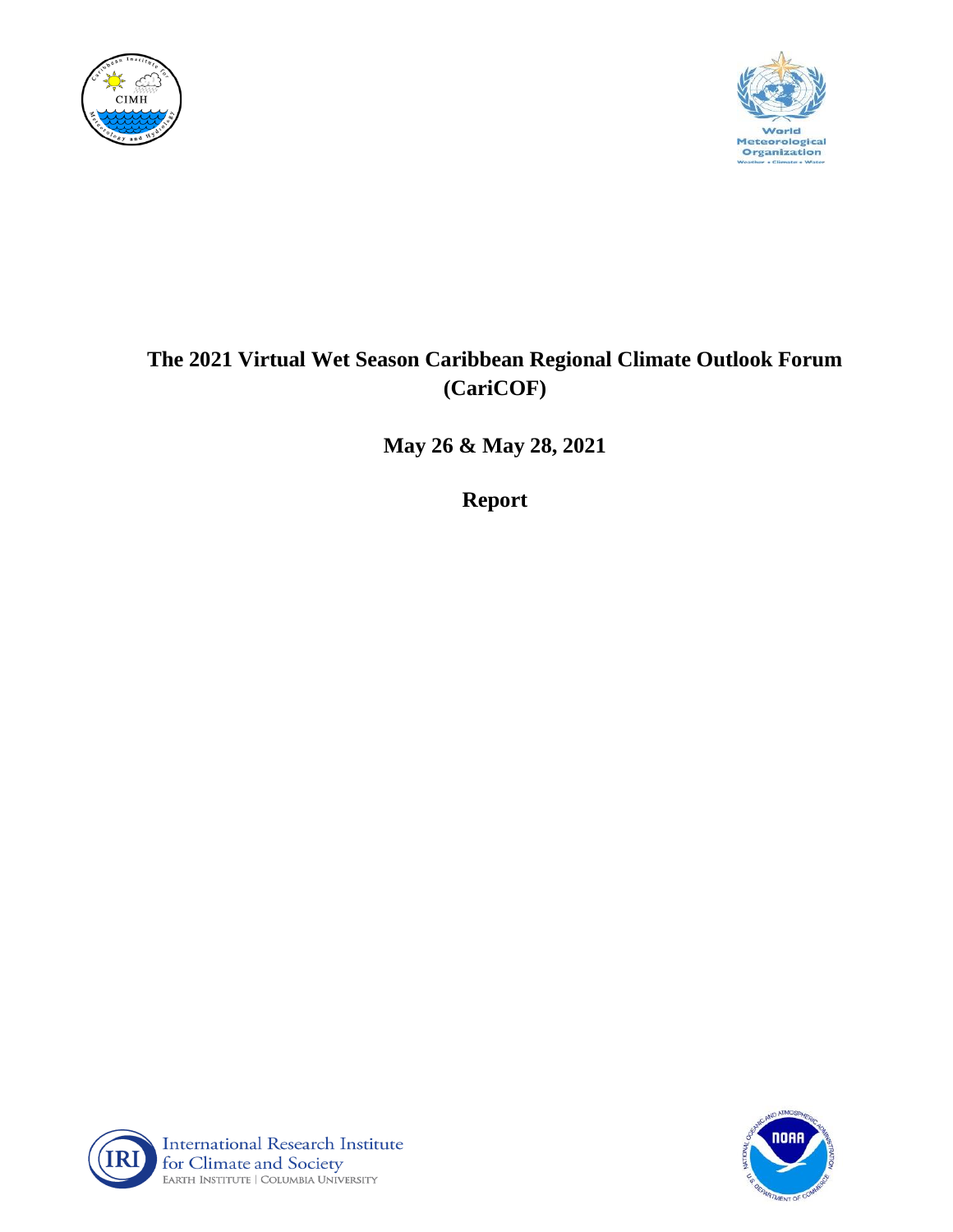



# **1.0 Introduction**

Since the 2012 CariCOF, the Caribbean Institute for Meteorology and Hydrology (CIMH) has been coordinating climate forecasting activities leading to a consistently growing body of climate forecasters who (i) contribute to the monthly production of consensus-based seasonal climate outlooks and (ii) engage with the user community, both national and regional to facilitate awarenessbuilding within climate sensitive sectors.

In light of the global COVID-19 pandemic, all sessions were held virtually. In collaboration with the World Meteorological Organization (WMO), the International Research Institute for Climate and Society (IRI), and the National Oceanic and Atmospheric Administration (NOAA), the 2021 Wet/Hurricane Season CariCOF Stakeholders Forum took place on 26 and 28 May, 2021. This forum was preceded (25 May, 2021) by a session for meteorologists and climatologists from across the region to finalize the climate forecasts. The forecasts for the season were delivered on 26 May and a meeting engaging meteorologists/climatologists, researchers and sector practitioners -**Towards improved heat early warning information systems in the Caribbean: Research and Applications** - was held on 28 May. Training for meteorologists/climatologists on sub-seasonal climate prediction was held on 31 May, 1 June, 3 June, and 4 June 2021.

# **2.0 The CariCOF Delivery – 26 May 2021**

The meeting commenced with a formal greeting by Mr Adrian Trotman, Chief of Applied Meteorology and Climatology and Head of the Caribbean Regional Climate Centre, (Caribbean RCC), CIMH, whereby greetings were extended to all online participants, and objectives highlighted. Mr Trotman then mentioned that, typically, the primary focus of wet/hurricane season CariCOFs would be on Disaster Risk Management, considering the threats of hurricanes and flooding to our Caribbean countries.

# **2.1 Welcome Remarks (Dr. David Farrell – Principal, CIMH)**

Dr David Farrell, principal of the CIMH, welcomed participants to the virtual meeting. In his address, he spoke about the recent impacts experienced from the La Soufriere volcanic eruptions in St Vincent and the Grenadines, highlighting the type of climate services which can be provided to deal with volcanic hazards. He referred to this as "The changing realities", as persons had to deal with the impacts of the volcanic ash.



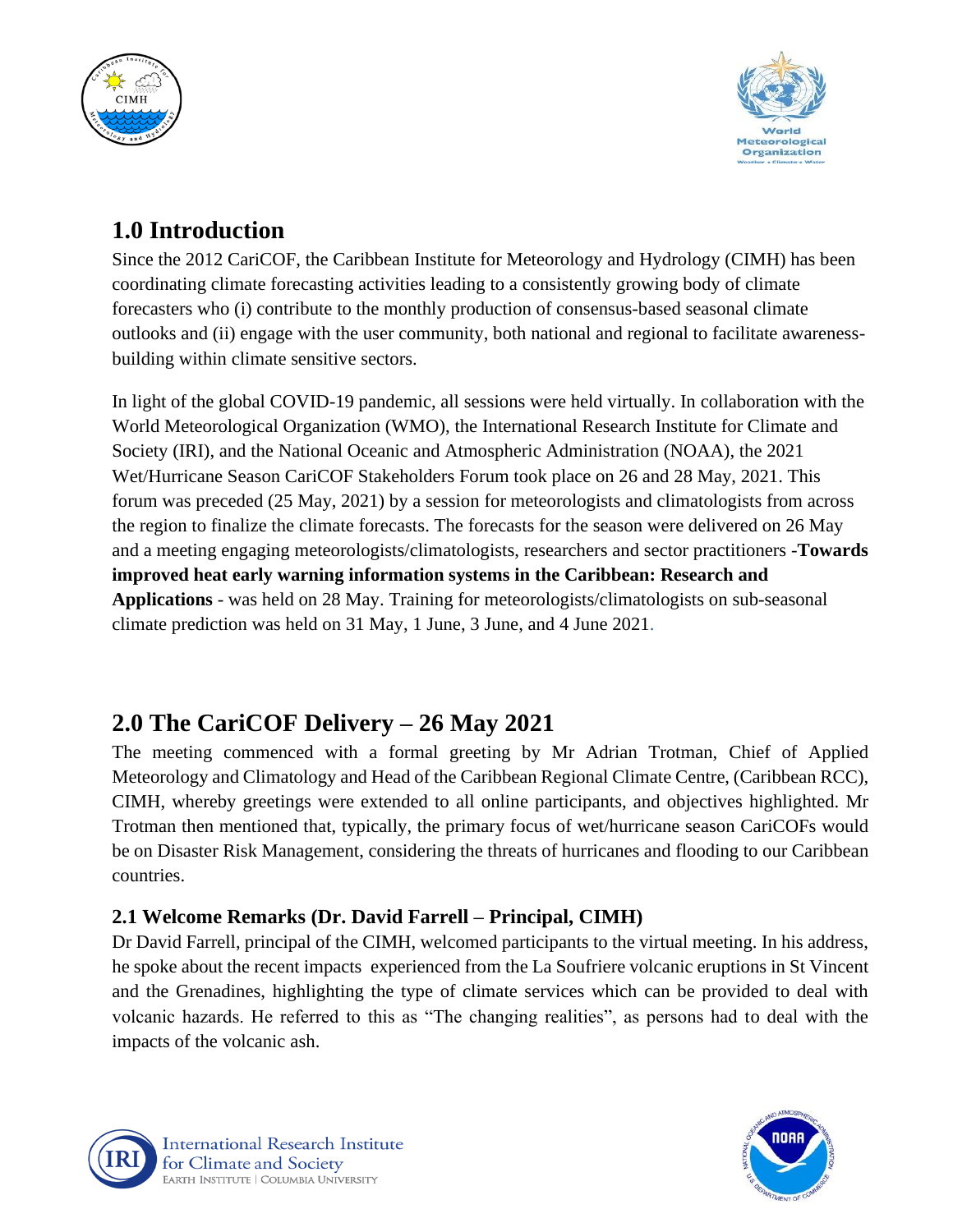



## **2.2 Wet/ Hurricane season Climatology and recent Climate Conditions (Mrs. Shontelle Stoute, CIMH)**

Mrs Stoute gave a summary of the events which transpired during the 2020 hurricane season, as well as an overview of the conditions of the previous season and the current state of the climate. She zeroed in on specific water emergencies which were declared in a few places, such as Saint Lucia, where a declaration was made on May  $18<sup>th</sup> 2020$ , for water rationing; and in St Vincent and the Grenadines, where the Central Water and Sewerage Authority (CWSA) extended water rationing until May 29<sup>th</sup>2020. Belize on the other hand dealt with issues of flooding. Antigua experienced worsened drought as was reported on April  $20^{th}$  2021 and April  $29^{th}$  2021 and St Vincent experienced flooding along with lahars due to the recent volcanic activity. The year 2020 proved to be quite active for tropical cyclones, as there were 30 named storms, 13 hurricanes, 6 of them major(falling within categories 3 to 5), surpassing the list of assigned names, and having to resort to the Greek alphabet. Mrs Stoute then went on to look at how wet/dry and how warm/cool the 2020 season turned out to be. She then addressed the current state of the rainfall climate, with reference to the Standardised Precipitation Index (SPI) maps, produced monthly by the [Caribbean Drought and Precipitation](https://rcc.cimh.edu.bb/climate-monitoring/caribbean-drought-and-precipitation-monitoring-network/)  [Monitoring Network \(CDPMN\).](https://rcc.cimh.edu.bb/climate-monitoring/caribbean-drought-and-precipitation-monitoring-network/)

Rainfall climatological graphs accessed from CAROGEN (CariCOF Outlook Generator) were then assessed for a number of places such as Belize, Antigua, Trinidad and Tobago, Barbados focusing on the accumulated rainfall for the period December to November. Rainfall accumulations were well below normal for Antigua by April but normal for the other mentioned stations.

In terms of the temperature, cooler conditions were observed across some territories in April as compared to March.

### **2.3 What usually happens during the wet season (Dr. Cédric Van Meerbeeck, CIMH)**

Dr Van Meerbeeck stated that we need to know what typically happens during the wet season, pointing out that the Caribbean wet season generally extends from around May/June to November with a wetter latter half and varying in length across the region. Dr. Van Meerbeeck indicated that the region experiences a Heat Season from May to October, with peaks around August and September for most territories, and with the hurricane season peaking in September, making reference to the Atlantic Tropical Cyclone Climatology map (1851 to 2013), as well as the Caribbean heat season map.

Dr Teddy Allen, assistant Climatologist at the CIMH, then asked a number of questions, "What to expect in the coming months?" "Will it look any different this year?" "Will it be it warmer or cooler?" And are there any factors driving different climate conditions this year? He mentioned that persistent,



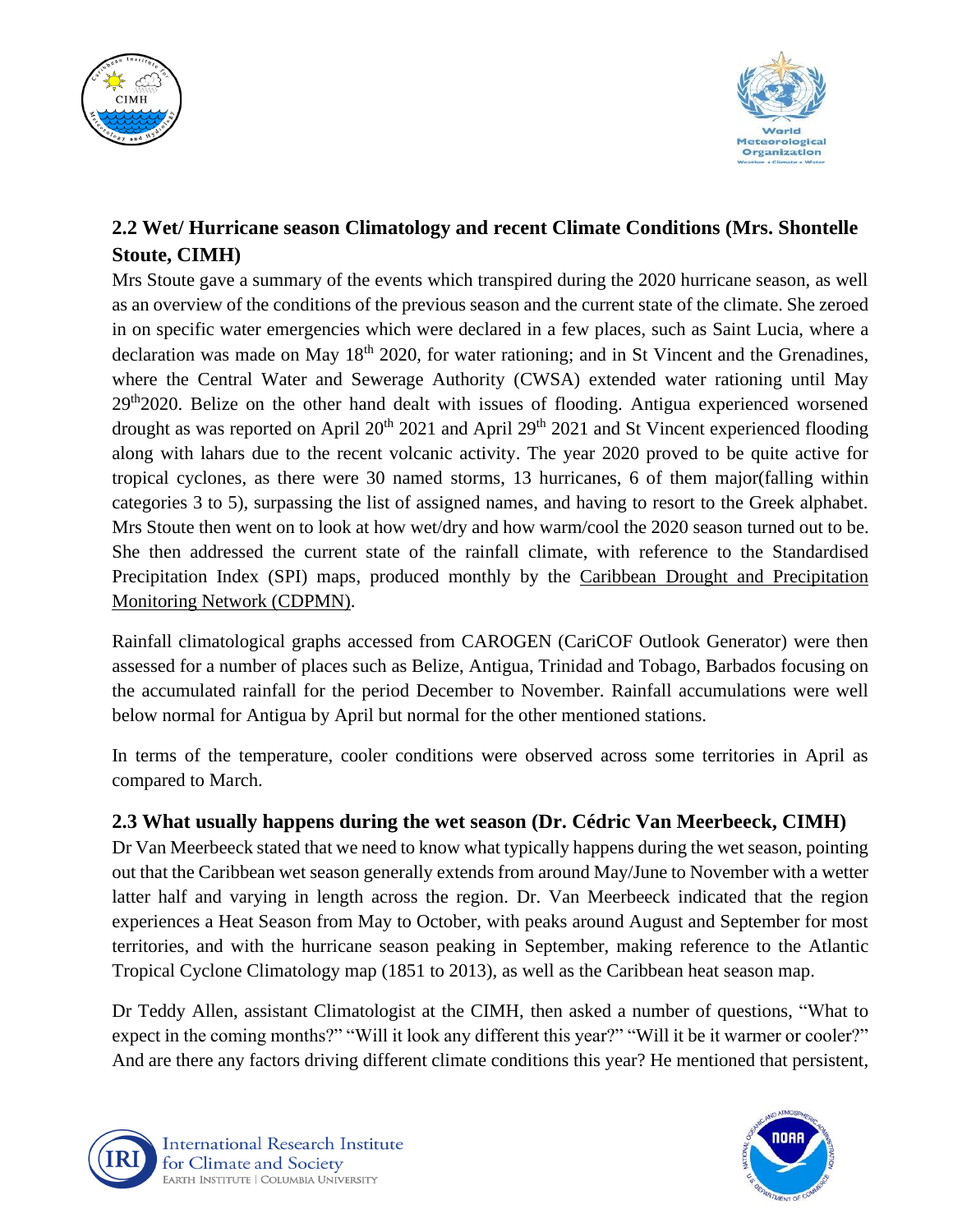



unusually warm sea surface temperatures in the western Caribbean and Sub Tropical North Atlantic boosts heat, humidity, hurricane season activity and flood potential in northern parts of the region. He also mentioned the possible return to La Nina by the second half of the wet/ Hurricane season, which enhances rainfall and flood potential. The key messages of the outlook are as follows:

*June:* Steady increase in **rainfall** and **wet days**, decrease in **dry spells**, few **heatwaves**.

*From July:* Impact potential arising from **heat stress**, **tropical cyclone activity** and **flooding rains** becoming very high in August and September.

**Heat**: intense, but less than in 2019 & 2020. Transition into the cool season in November. **Tropical cyclone activity**: above-average, particularly high during the peak season (August to October).

**Potential for flooding/flash floods and related hazards**: remaining high until the end of November (except in the Guianas).

#### **Prepare for: Floods and cascading hazards, heat stress in humans and in animals, wind and storm surge impacts, and compound hazards.**

Dr Allen then took a look at weekly exceedance probability sub-seasonal forecasts of at least 25mm of rainfall for the period  $26<sup>th</sup>$  May to 1<sup>st</sup> June 2021 (the first week after the forum) and the probability of at least 100mm rainfall between June 2 and June 8<sup>th</sup> for week 2. These were assessed for the region.

In terms of drought, Dr. Allen pointed out the possibility of short term drought by the end of August and long term drought by the end of November, stating that this will have implications for agriculture and the depletion of groundwater and other large reservoirs.

In terms of the heat, he went on to look at how hot the next 3 to 6 months would be for the peak of the heat season, in particular for the Bahamas and the Greater Antilles between July and September.

Dr Van Meerbeeck then addressed the question, "How good are the forecasts?". To answer this question, he looked back at previous forecasts (rainfall, temperature and drought) and compared what was forecasted to what actually happened. He pointed out that the forecasts did well for most of the Caribbean.

The discussion segment of the seasonal climate outlooks presentation was led by Dr. Roché Mahon and Ms Jodi-Ann Petrie. The discussion was interactive with meeting participants answering several



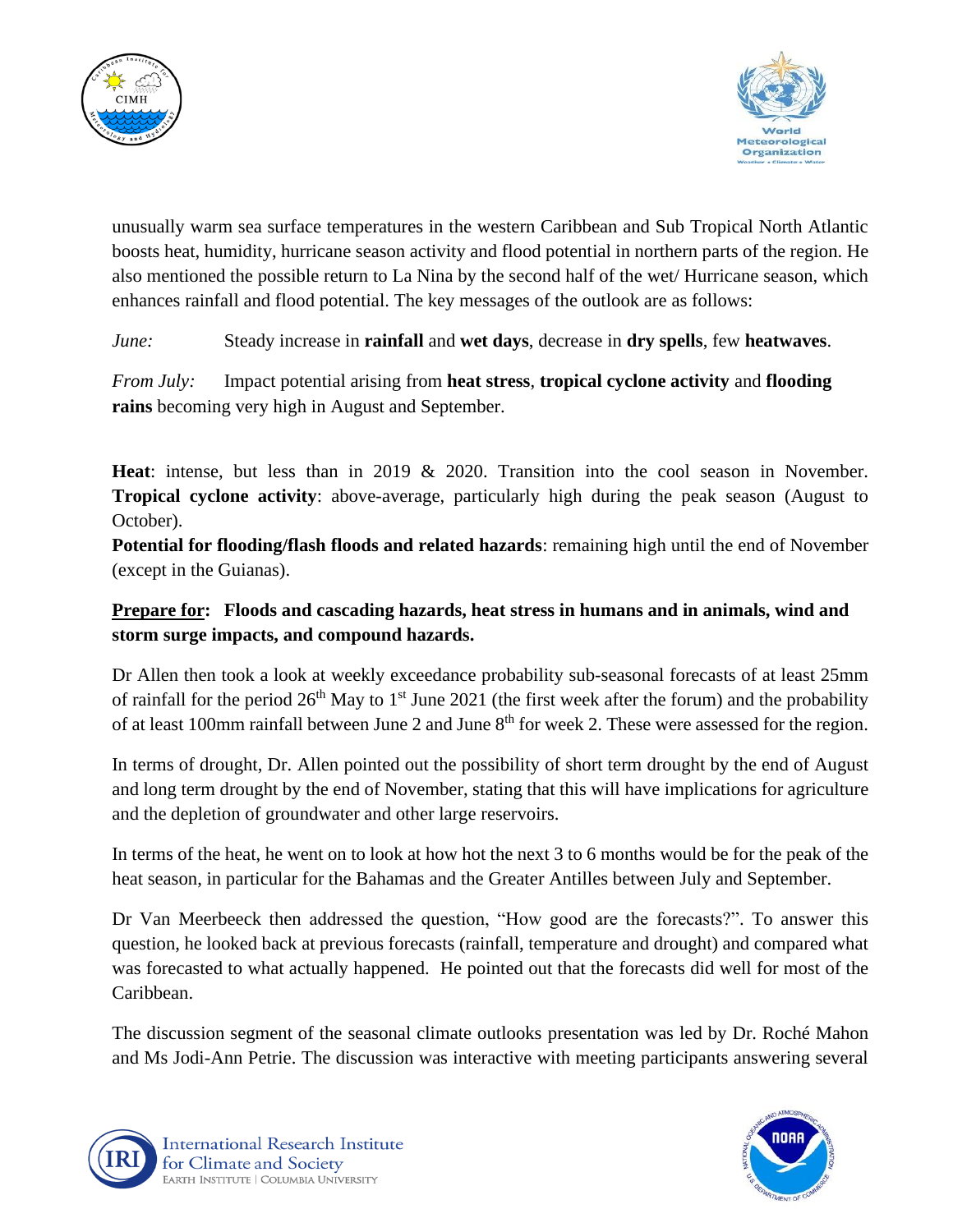



questions relevant to the forecasts via Mentimeter – an online polling platform. After each question poll was served, further discussion was encouraged as appropriate. The results for the Mentimeter polls are displayed in the charts below:







**International Research Institute** for Climate and Society EARTH INSTITUTE | COLUMBIA UNIVERSITY

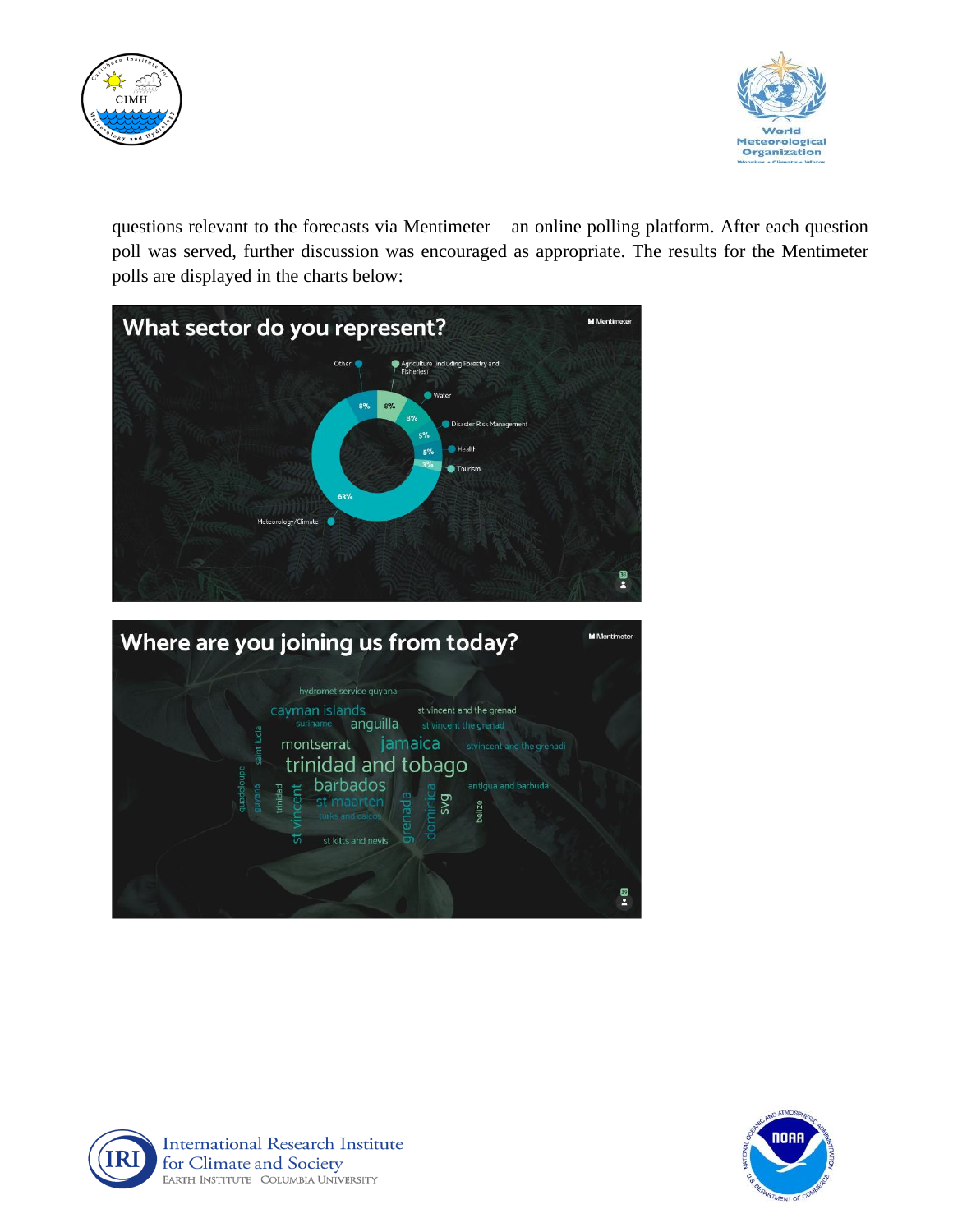





# **3.0 Towards improved heat early warning information systems in the Caribbean: Research and Applications** – 28 May 2021

### **3.1 Introduction**

Mr Adrian Trotman of the CIMH extended greetings to all the participants attending the virtual meeting.

### **3.2 Welcome Remarks: Dr. David Farrell**

Dr David Farrell, Principal of the CIMH gave the official welcoming remarks.

# **3.3 The Caribbean Heat Season: Improving early warning information for decisionmaking (Dr. Cédric Van Meerbeeck, CIMH and Dr Roche Mahon, CIMH)**

Dr Van Meerbeeck stated that "heat is our new reality", pointing out that the year 2020 turned out to be a record breaking year. He then proceeded to look at the number of heatwave days during the period July to September



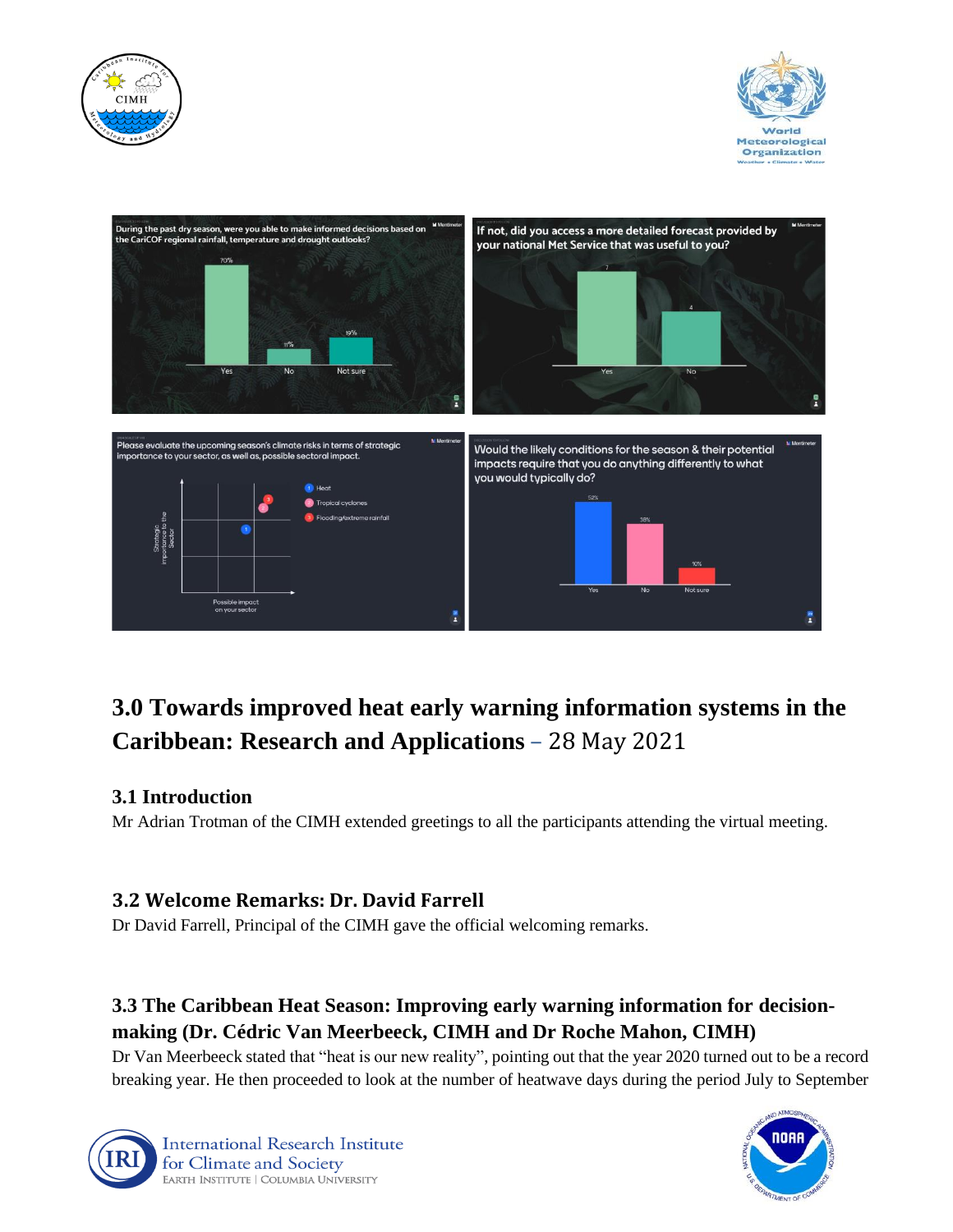



2020, what actually happened vs. what was forecasted. He showed that the forecast issued in June 2020 indicated a high chance for heatwaves lasting 30 days or more, which was actually observed in the period July to September.

Dr Roche Mahon remarked that heat is an significant problem both at the societal and professional levels. She stated that heat affects Caribbean societies at micro and macro levels. In terms of domestic / household impacts all sectors have reported overwhelmingly negative fainting episodes, this information reported in Jamaica. It was also pointed out that the national meteorological and hydrological services (NMHS) and the CIMH are primary providers of heat early warning information. However, sectoral gatekeepers such as The Office of Disaster Preparedness and Management (ODPM), Trinidad and Tobago where heat advisories were issued, National Emergency Management Agency (NEMA) in Nevis who conducted a campaign on excessive heat, just to name a few, are important when it comes to amplifying these messages. Also, not enough is known about how end users apply heat early warning information. Dr Mahon indicated that the Agricultural sector is known to utilise the bulletins produced by Caribbean Institute for Meteorology and Hydrology (CIMH) when it comes to scheduling their planting dates in the fields, however, clearer guidance needs to be given to the end users as more research is needed.

The question was then asked "What should Caribbean NMHSs and the CIMH do to improve the content of its information packages?" Dr Mahon indicated the importance of;:

- simplifying the information provided
- the application of heat early warning information on all time scales
- linking heat to human health providing information to vulnerable persons, e.g. the elderly
- ●the need for a better understanding of the thresholds.
- making sure that heat information is readily available and accessible

Dr Van Meerbeeck then spoke about the timescales of climate information for heat early warning. He indicated that climatology and trends are used in long term planning in the agricultural sector and the field of architecture. He further indicated that long term planning involves preparedness, alertness and response. He stressed on the importance of improving heat alertness, by use of a heat stress monitor, which is based on a heat index and also the provision of a one to three day heat impacts forecast.



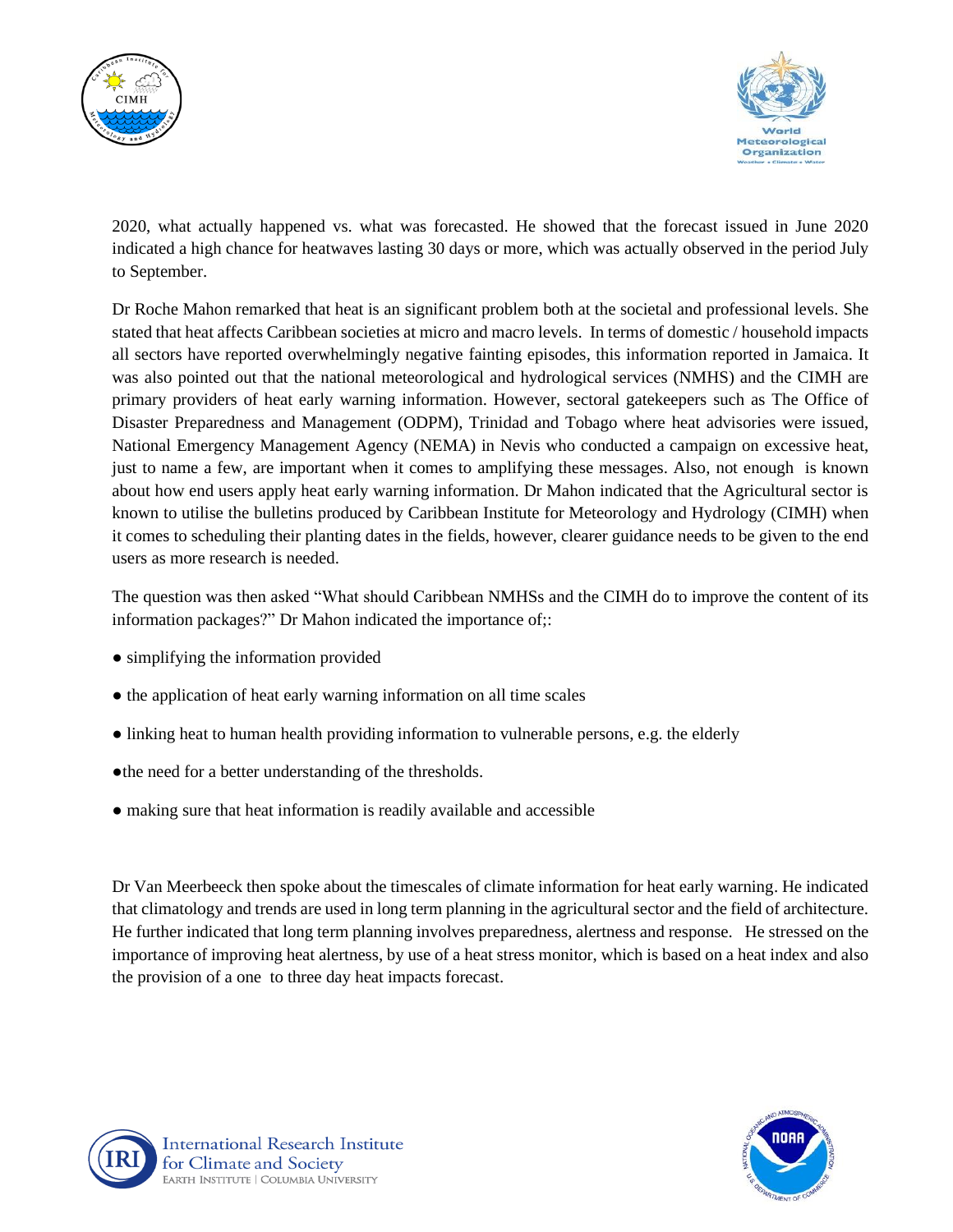



## **3.4 Caribbean heat events during the Atlantic Hurricane Season: the hurricane heat trail effect (Dr Theodore Allen, CIMH)**

Dr Allen started his presentation with reference to the 2017 category 5 hurricane Irma, with 185 mph winds. He then asked the question "is advection from the moist tropic to blame?" also, "why does water vapour (humidity) matter? He noted that high humidity equates to a high heat sensation. He proceeded to take a look at the heat index map of hurricane Maria 2017, pointing out that if a snapshot is taken at each point of its passage and then averaged; the average heat index is obtained. Dr Allen ended by assessing the maps of the hurricane heat trail snapshots.

## **3.5 Recent experiences of cascading extreme events in the Caribbean: Lessons from Puerto Rico (Dr. Pablo A. Méndez Lázaro, University of Puerto Rico -Medical Sciences Campus**)

Dr Lázaro spoke about the unfortunate events of 2020, such as drought, covid-19, the Sahara dust events as well as earthquakes, and also pointed out hurricanes Irma and Maria in 2017. He attributed some of the challenges encountered with these events to bad political decisions made. He further described Puerto Rico as a territory with a lot of limitations due to lockdowns and water rationing. He proceeded to take a look at the ecosystem services, stating that climate-related hazards are affecting the health of the most vulnerable, as only people in the high income communities can buy air conditioners. He pointed out that extreme heat events in Puerto Rico, are becoming more frequent and longer in duration and they are too severe for human tolerance. Dr Lázaro informed participants that air surface temperatures will continue to rise and things will get worse than what they are right now. The coolest parts of San Juan were then identified - areas close to rivers, water bodies and forests as land and sea breezes are felt in these areas, helping to reduce temperatures. He concluded that the most sensitive and vulnerable groups need to be identified such as the people below the poverty level, the unemployed and those without health insurance.

### **3.5 Enabling heat-health early warning in Africa (Dr. Wassila Thiaw, NOAA)**

Dr Thiaw pointed out that heatwaves are increasing globally, and presently the world is experiencing record breaking heat. He reported that the period 2016 to 2020 were the 5 warmest years on record. According to NOAA, the record set in 2016 was tied 2020. He indicated that Africa is one of the regions most affected by heat due to, inter alia, increased outdoor activities as well as poor infrastructure. It was also pointed out that health conditions can deteriorate with increasing number of heat waves, hence we need to understand the importance of stakeholder engagement . Dr Thiaw made the participants aware of health practitioners in various parts of Africa preparing health risk maps. He then drew our attention to existing heat alerting systems, for example;



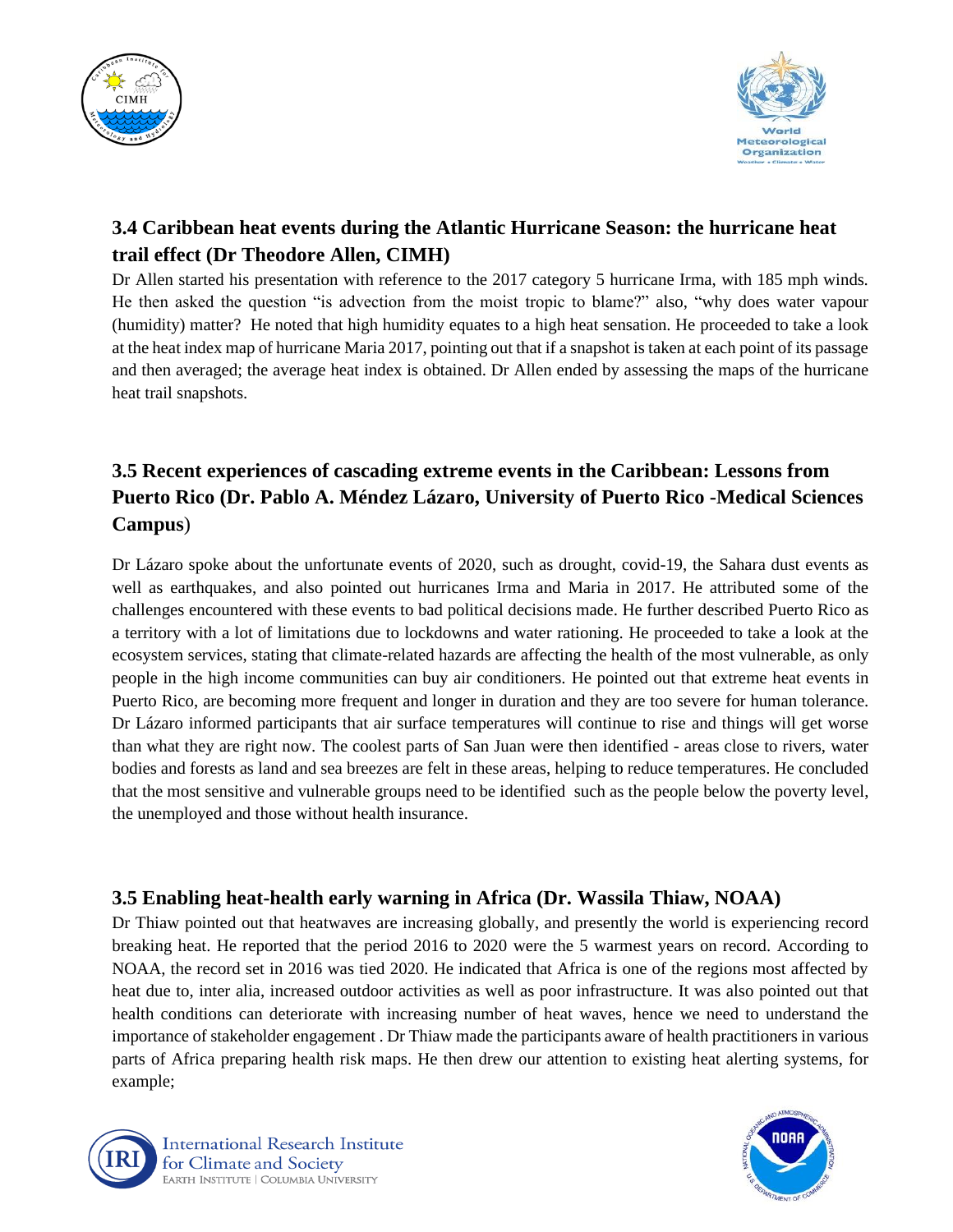



| Alert                                    | <b>Health Risks</b>                                       |
|------------------------------------------|-----------------------------------------------------------|
| <b>Extremely dangerous: Heat Strokes</b> | Aggravation of cardiovascular diseases                    |
| Dangerous: Heat Strokes                  | dehydration,<br>fainting,<br>Fatigue,<br>severe<br>cramps |
| Very Uncomfortable: Care Required        | Dehydration,<br>confusion,<br>headache,<br>dizziness      |
| Watch                                    | Negligible                                                |

Dr. Thiaw placed emphasis on the importance of enabling heat health early warning strategies, with the use of meteorological forecast tools, such as heat wave risk maps and bulletins. It was concluded that heatwave forecasts with lead times of 1 and 7 days, or even a month are a low hanging fruit because of the high predictability of temperature. Hence heat waves can be predicted with confidence.

## **3.6 Impact based threshold development for heat-health in Grenada (Ms. Sally Edwards, PAHO)**

Ms Edwards stated that heat kills more people than any other climate related hazard. She pointed out some of the heat illnesses experienced such as heat cramps, exhaustion, stroke and dehydration, placing great importance on prevention by keeping cool as well as keeping our bodies hydrated. She reported that heat stress is more common amongst the old and the poor. Such concern led to the exploration of impact based thresholds for heat health effects in Grenada as a SIDS pilot. Ms Edwards proceeded to make a data request, indicating that a minimum of 10 years of daily temperature, humidity and wind speed data would be required for the project. Also, a minimum of 3 years of daily epidemiological data related to all causes of mortality, cardiovascular disease and other relevant heat related health outcomes. She also identified those falling into high risk categories, such as persons over the age of 60 with obesity, or persons with cardiovascular and pulmonary diseases. It was pointed out that the real challenge is trying to get health data, especially daily data, as in most cases it is still on paper in books rather than in digital form that would support analysis.

### **3.8 Strengthening Climate Resilience in the Caribbean: Early Warning Systems for Health (Dr. Laura-Lee Boodram, CARPHA)**

Dr Boodram's focus was on that of disease prevention. She reported that since the 1970's, climate change has been linked to over 140,000 deaths annually, noting that the Caribbean has experienced an increase in the average annual air temperature, as well as a rise in sea level. She also pointed out the frequent and intense extreme climatic events in the Caribbean, such as hurricanes, floods and drought. Dr. Boodram further indicated that there is a strong link between climate variables, infectious disease transmission and spread. She stressed the importance of early warning systems for health, which brings together climatic variables and disease data